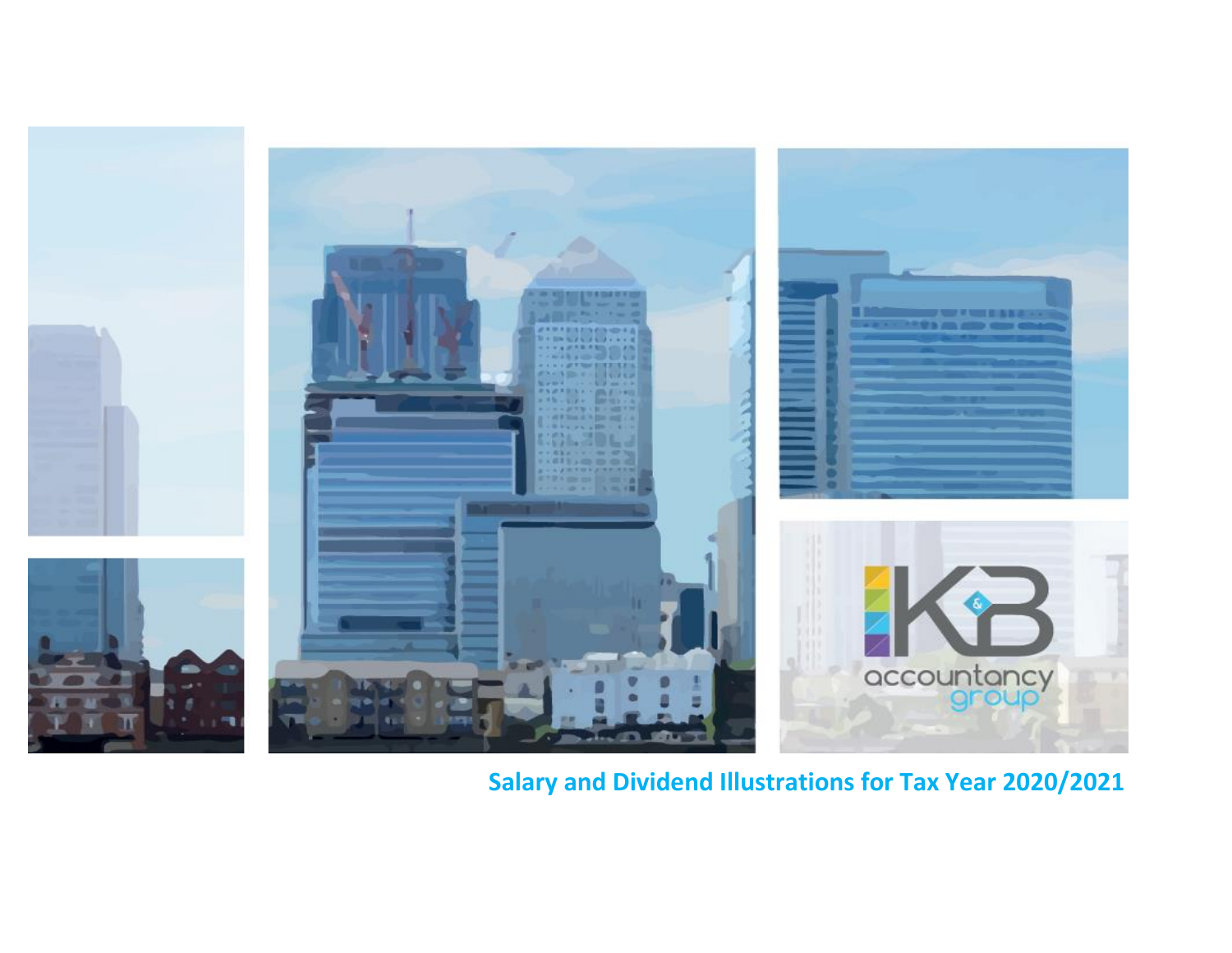## **Contents**

| Introduction                                                                           | P.1        |
|----------------------------------------------------------------------------------------|------------|
| Illustration for companies with a single Director and no employees                     | P.2        |
| Illustration for companies that have at least 1 employee other the director            | P.3        |
| Scottish Rate of Income tax (SRIT)                                                     | P.4        |
| Illustration for companies with a single Director and no employees under SRIT          | <b>P.5</b> |
| Illustration for companies that have at least 1 employee other the director under SRIT | P.6        |
| Public Sector Contractors using their own Limited Company                              | P.7        |

**We will require your written / email instruction to run your company's payroll and submit RTI to HMRC. Only EPS (nil return) can be submitted for non-responding clients Important:**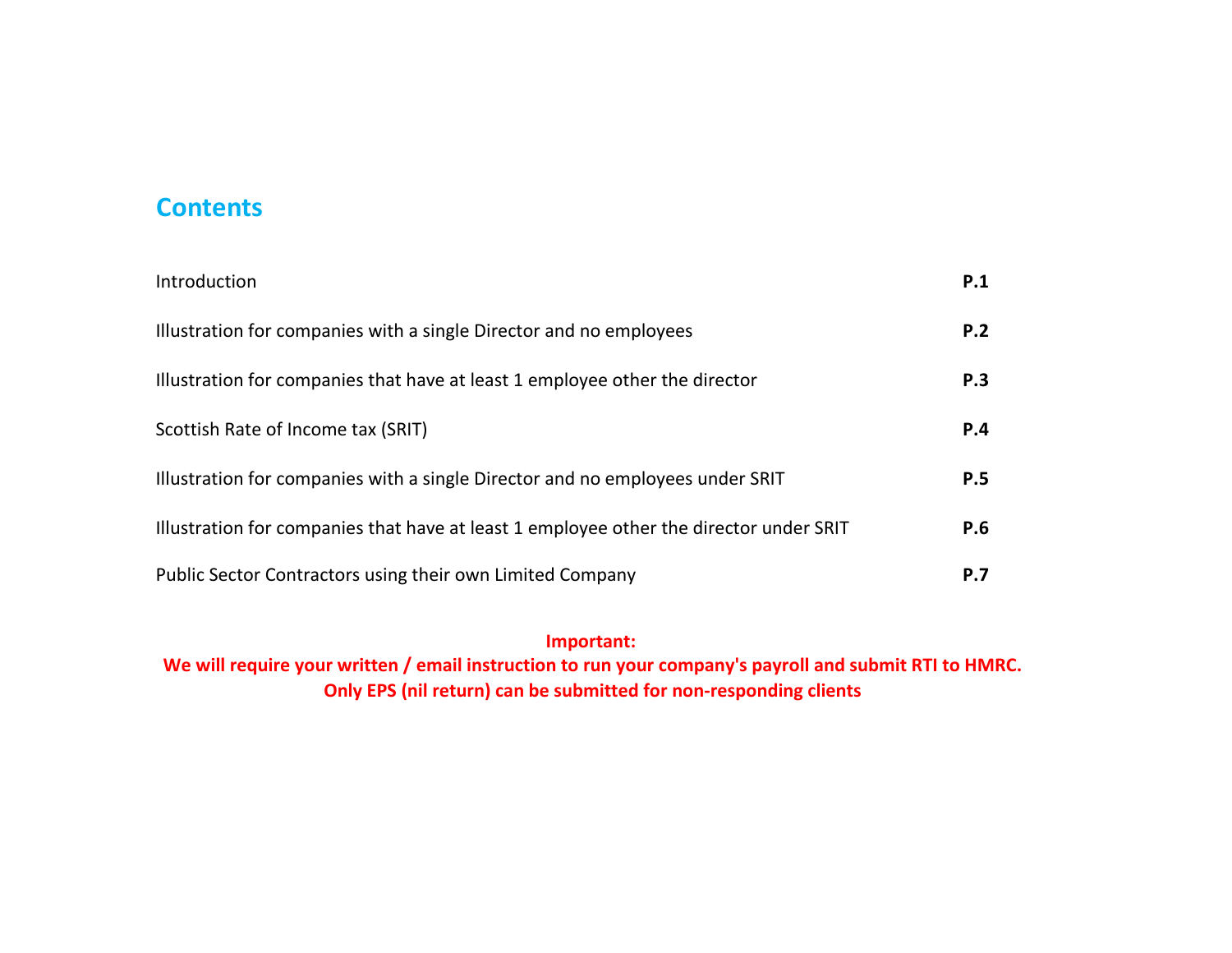### **Introduction**

From 6 April 2020, personal allowance will remain the same at £12,500 but the threshold for Class 1 employee's (PT) and employer's (ST) NIC will raise to £9,500 and £8,788 per annum respectively. The dividend allowance will remain at £2,000. We have put together these illustrations to demonstrate the effect of the changes in order to assist limited company directors to make a decision on their 2020/21 salary.

|                                       | 2019/20  | 2020/21  | Tips<br>Visit our blog for more details on:  |
|---------------------------------------|----------|----------|----------------------------------------------|
| <b>Personal Allowance</b>             | £12,500  | £12,500  |                                              |
| Class 1 Employee's NIC Threshold (PT) | £8,632   | £9,500   | March 2020 budget key points for contractors |
| Class 1 Employer's NIC Threshold (ST) | £8,632   | £8,788   | 2020/2021 Income tax rates and thresholds    |
| UK Higher Tax Rate Threshold          | £50,000  | £50,000  | <b>COVID-19 Support</b>                      |
| UK Additional Tax Rate Threshold      | £150,000 | £150,000 | Offpayroll reform for private sector delayed |
| <b>Dividend Allowance</b>             | £2,000   | £2,000   |                                              |
|                                       |          |          |                                              |

For contractors who are the only director and employee of their company, please refer to our calculations on page 2 (page 5 for Scottish tax payer) as Employment Allowance is not available for your company so please consider the cost of employer's NIC for salary over the NIC threshold of £8,788.

For companies that have an additional employee paid above the NIC threshold other than the director, Employment Allowance will be available if the employee's salary is over NI threshold. So it is worth considering a slightly higher salary set up to utilise this allowance. Please see our summaries on page 3 (page 6 for Scottish tax payer) for your reference.

The 'most tax efficient' model included in our illustrations is an example based on the assumption that one does not have any other income, it is not a 'one size fit all' solution. **Please consult with our accountants for tailored advice.** Employers must also consider the National Living Wage and auto-enrolment threshold for pension purposes. If you have employees who are not a director of the company then their pay should be at a commercial rate reflecting their contribution to the business.

It is absolutely essential for contractors to consider their contract's IR35 status when planning their salary. If you work in the private sector and are caught under the legislations, up to 95% of your contract income will be taxed under PAYE and NIC. For public sector contractors, please see additional information on page 7.

Our computations are for your reference only. Actual tax and NIC liabilities will be different subject to individual circumstances. Please speak to our accountants for more information and bespoke advice. Please contact us by Wednesady **15 April 2020** to let us know your decision on your salary.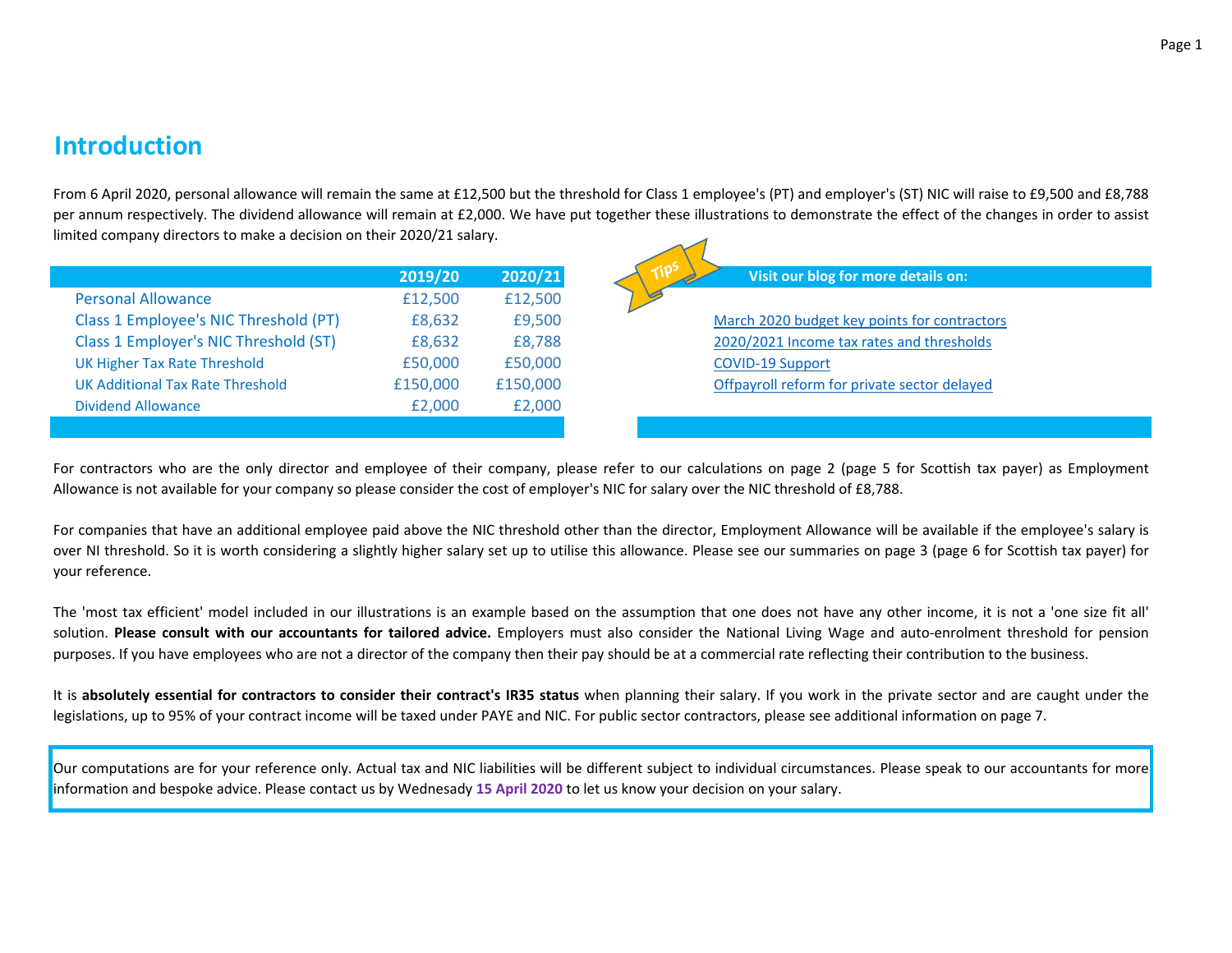#### **Salary / Dividend illustration for companies with a single Director and no employees for tax year 2020/21 - Not eligible for Employment Allowance**

|                                | <b>Illustration 1</b>           |                     | <b>Illustration 2</b>        |                     | <b>Illustration 3</b>       |                     | <b>Illustration 4</b>  |                                 | <b>Illustration 5</b>         |              |  |
|--------------------------------|---------------------------------|---------------------|------------------------------|---------------------|-----------------------------|---------------------|------------------------|---------------------------------|-------------------------------|--------------|--|
|                                | <b>On National Living Wages</b> |                     | <b>At Personal allowance</b> |                     | At auto-enrolment threshold |                     | <b>At PT Threshold</b> | <b>Most</b><br><b>Efficient</b> | At Lower earning limit for NI |              |  |
| <b>Salary</b>                  | 17,004.00                       |                     | 12,500.00                    |                     | 10,000.00                   |                     | 9,500.00               |                                 | 6,240.00                      |              |  |
| Personal Allowance             | (12,500.00)                     |                     | (12,500.00)                  |                     | (12,500.00)                 |                     | (12,500.00)            |                                 | (12,500.00)                   |              |  |
| <b>Taxable Amount</b>          | 4,504.00 @ 20%                  | 900.80              | $0.00 \ @ 20\%$              | 0.00                | $0.00 \ @ 20\%$             | 0.00                | $0.00 \ @ 20\%$        | 0.00                            | $0.00 \ @ 20\%$               | 0.00         |  |
| Salary                         | 17,004.00                       |                     | 12,500.00                    |                     | 10,000.00                   |                     | 9,500.00               |                                 | 6,240.00                      |              |  |
| Primary threshold              | (9,500.00)                      |                     | (9,500.00)                   |                     | (9,500.00)                  |                     | (9,500.00)             |                                 | (9,500.00)                    |              |  |
| Amount for Employee's NIC      | 7,504.00 @ 12%                  | 900.48              | 3,000.00 @ 12%               | 360.00              | 500.00 @ 12%                | 60.00               | $0.00 \ @ 12\%$        | 0.00                            | $0.00 \ @ 12\%$               | 0.00         |  |
| Salary                         | 17,004.00                       |                     | 12,500.00                    |                     | 10,000.00                   |                     | 9,500.00               |                                 | 6,240.00                      |              |  |
| Secondary threshold            | (8,788.00)                      |                     | (8,788.00)                   |                     | (8,788.00)                  |                     | (8,788.00)             |                                 | (8,788.00)                    |              |  |
| Amount for Employer's NIC      | 8,216.00 @ 13.8%                | 1,133.81            | 3,712.00 @ 13.8%             | 512.26              | 1,212.00 @ 13.8%            | 167.26              | 712.00 @ 13.8%         | 98.26                           | $0.00 \ @ 13.8\%$             | 0.00         |  |
| Employer allowance             |                                 | <b>Not Eligible</b> |                              | <b>Not Eligible</b> |                             | <b>Not Eligible</b> |                        | <b>Not Eligible</b>             |                               | Not Eligible |  |
| <b>PAYE and NIC Payable</b>    |                                 | 2,935.09            |                              | 872.26              |                             | 227.26              |                        | 98.26                           |                               | 0.00         |  |
| <b>Corporation Tax</b>         |                                 |                     |                              |                     |                             |                     |                        |                                 |                               |              |  |
| Salary                         | 17,004.00                       |                     | 12,500.00                    |                     | 10,000.00                   |                     | 9,500.00               |                                 | 6,240.00                      |              |  |
| Employer's NIC                 | 1,133.81                        |                     | 512.26                       |                     | 167.26                      |                     | 98.26                  |                                 | 0.00                          |              |  |
| <b>Deductible for CT</b>       | 18,137.81 @ 19%                 | 3,446.18            | 13,012.26 @ 19%              | 2,472.33            | 10,167.26 @ 19%             | 1,931.78            | 9,598.26 @ 19%         | 1,823.67                        | 6,240.00 @ 19%                | 1,185.60     |  |
| <b>Net Tax (Saving) / Cost</b> |                                 | (511.10)            |                              | (1,600.07)          |                             | (1,704.52)          |                        | (1,725.41)                      |                               | (1, 185.60)  |  |

#### **Dividend tax illustrations - for taking dividends up to the higher tax rate threshold of £50,000**

| <b>Salary</b><br>Personal Allowance (PA)<br>Salary over / (under) PA<br><b>Basic Rate Band</b><br><b>Dividend under basic rate</b><br>Dividend covered by PA<br>Dividend allowance<br><b>Dividend Tax</b> | 17,004.00<br>(12,500.00)<br>4,504.00<br>37,500.00<br>32,996.00<br>0.00 <sub>1</sub><br>(2,000.00)<br>30,996.00 @7.5% | 2,324.70 | 12,500.00<br>(12,500.00)<br>0.00<br>37,500.00<br>37,500.00<br>0.00<br>(2,000.00)<br>35,500.00 @7.5% | 2,662.50 | 10,000.00<br>(12,500.00)<br>(2,500.00)<br>37,500.00<br>40,000.00<br>(2,500.00)<br>(2,000.00)<br>35,500.00 @7.5% | 2,662.50 | 9,500.00<br>(12,500.00)<br>(3,000.00)<br>37,500.00<br>40,500.00<br>(3,000.00)<br>(2,000.00)<br>35,500.00 @7.5% | 2,662.50 | 6,240.00<br>(12,500.00)<br>(6,260.00)<br>37,500.00<br>43,760.00<br>(6,260.00)<br>(2,000.00)<br>35,500.00 @7.5% | 2,662.50 |
|-----------------------------------------------------------------------------------------------------------------------------------------------------------------------------------------------------------|----------------------------------------------------------------------------------------------------------------------|----------|-----------------------------------------------------------------------------------------------------|----------|-----------------------------------------------------------------------------------------------------------------|----------|----------------------------------------------------------------------------------------------------------------|----------|----------------------------------------------------------------------------------------------------------------|----------|
| <b>Overall tax and NI cost</b>                                                                                                                                                                            |                                                                                                                      | 1,813.60 |                                                                                                     | 1,062.43 |                                                                                                                 | 957.98   |                                                                                                                | 937.09   |                                                                                                                | 1,476.90 |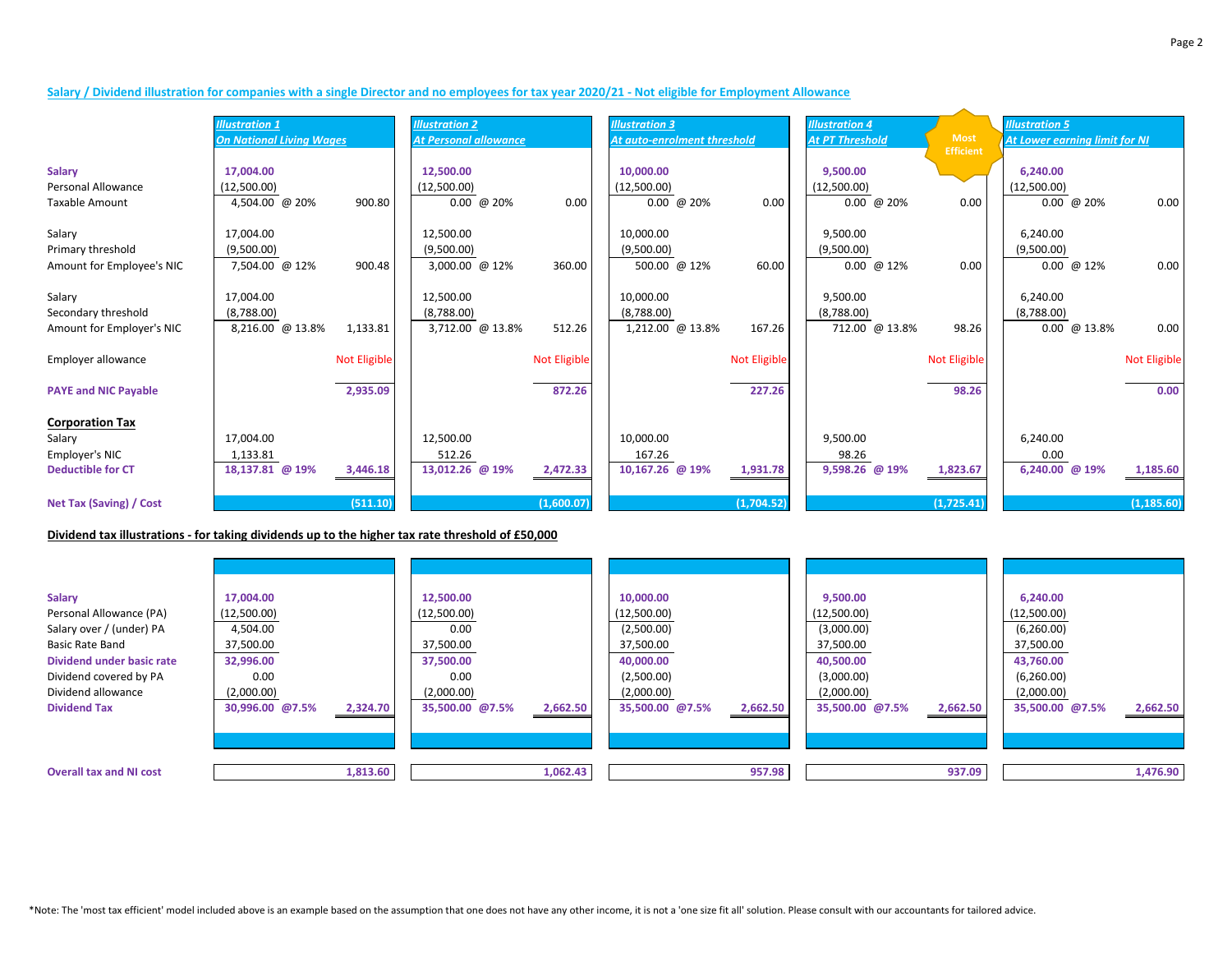|                                | <b>Illustration 1</b>           |             | <b>Illustration 2</b>        |                                 | <b>Illustration 3</b>       |            | <b>Illustration 4</b>     |            | <b>Illustration 5</b>         |             |
|--------------------------------|---------------------------------|-------------|------------------------------|---------------------------------|-----------------------------|------------|---------------------------|------------|-------------------------------|-------------|
|                                | <b>On National Living Wages</b> |             | <b>At Personal allowance</b> | <b>Most</b><br><b>Efficient</b> | At auto-enrolment threshold |            | <b>At PT/ST Threshold</b> |            | At Lower earning limit for NI |             |
| <b>Salary</b>                  | 17,004.00                       |             | 12,500.00                    |                                 | 10,000.00                   |            | 9,500.00                  |            | 6,240.00                      |             |
| Personal Allowance             | (12,500.00)                     |             | (12,500.00)                  |                                 | (12,500.00)                 |            | (12,500.00)               |            | (12,500.00)                   |             |
| <b>Taxable Amount</b>          | 4,504.00 @ 20%                  | 900.80      | $0.00 \ @ 20\%$              | 0.00                            | $0.00 \ @ 20\%$             | 0.00       | $0.00 \ @ 20\%$           | 0.00       | $0.00 \ @ 20\%$               | 0.00        |
| Salary                         | 17,004.00                       |             | 12,500.00                    |                                 | 10,000.00                   |            | 9,500.00                  |            | 6,240.00                      |             |
| Primary threshold              | (9,500.00)                      |             | (9,500.00)                   |                                 | (9,500.00)                  |            | (9,500.00)                |            | (9,500.00)                    |             |
| Amount for Employee's NIC      | 7,504.00 @ 12%                  | 900.48      | 3,000.00 @ 12%               | 360.00                          | 500.00 @ 12%                | 60.00      | $0.00 \ @ 12\%$           | 0.00       | $0.00 \ @ 12\%$               | 0.00        |
| Salary                         | 17,004.00                       |             | 12,500.00                    |                                 | 10,000.00                   |            | 9,500.00                  |            | 6,240.00                      |             |
| Secondary threshold            | (8,788.00)                      |             | (8,788.00)                   |                                 | (8,788.00)                  |            | (8,788.00)                |            | (8,788.00)                    |             |
| Amount for Employer's NIC      | 8,216.00 @ 13.8%                | 1,133.81    | 3,712.00 @ 13.8%             | 512.26                          | 1,212.00 @ 13.8%            | 167.26     | 712.00 @ 13.8%            | 98.26      | $0.00 \ @ 13.8\%$             | 0.00        |
| Employer allowance             |                                 | (1, 133.81) |                              | (512.26)                        |                             | (167.26)   |                           | (98.26)    |                               | 0.00        |
| <b>PAYE and NIC Payable</b>    |                                 | 1,801.28    |                              | 360.00                          |                             | 60.00      |                           | 0.00       |                               | 0.00        |
| <b>Corporation Tax</b>         |                                 |             |                              |                                 |                             |            |                           |            |                               |             |
| Salary                         | 17,004.00                       |             | 12,500.00                    |                                 | 10,000.00                   |            | 9,500.00                  |            | 6,240.00                      |             |
| Employer's NIC                 | 0.00                            |             | 0.00                         |                                 | 0.00                        |            | 98.26                     |            | 0.00                          |             |
| <b>Deductible for CT</b>       | 17,004.00 @ 19%                 | 3,230.76    | 12,500.00 @ 19%              | 2,375.00                        | 10,000.00 @ 19%             | 1,900.00   | 9,598.26 @ 19%            | 1,823.67   | 6,240.00 @ 19%                | 1,185.60    |
| <b>Net Tax (Saving) / Cost</b> |                                 | (1,429.48)  |                              | (2,015.00)                      |                             | (1,840.00) |                           | (1,823.67) |                               | (1, 185.60) |

#### **Dividend tax illustrations - for taking dividends up to the higher tax rate threshold of £50,000**

| <b>Salary</b><br>Personal Allowance (PA)<br>Salary over / (under) PA<br><b>Basic Rate Band</b><br>Dividend under basic rate<br>Dividend covered by PA<br>Dividend allowance<br><b>Dividend Tax</b> | 17,004.00<br>(12,500.00)<br>4,504.00<br>37,500.00<br>32,996.00<br>0.00<br>(2,000.00)<br>30,996.00 @7.5% | 2,324.70 | 12,500.00<br>(12,500.00)<br>0.00<br>37,500.00<br>37,500.00<br>0.00<br>(2,000.00)<br>35,500.00 @7.5% | 2,662.50 | 10,000.00<br>(12,500.00)<br>(2,500.00)<br>37,500.00<br>40,000.00<br>(2,500.00)<br>(2,000.00)<br>35,500.00 @7.5% | 2,662.50 | 9,500.00<br>(12,500.00)<br>(3,000.00)<br>37,500.00<br>40,500.00<br>(3,000.00)<br>(2,000.00)<br>35,500.00 @7.5% | 2,662.50 | 6,240.00<br>(12,500.00)<br>(6,260.00)<br>37,500.00<br>43,760.00<br>(6,260.00)<br>(2,000.00)<br>35,500.00 @7.5% | 2,662.50 |
|----------------------------------------------------------------------------------------------------------------------------------------------------------------------------------------------------|---------------------------------------------------------------------------------------------------------|----------|-----------------------------------------------------------------------------------------------------|----------|-----------------------------------------------------------------------------------------------------------------|----------|----------------------------------------------------------------------------------------------------------------|----------|----------------------------------------------------------------------------------------------------------------|----------|
| <b>Overall tax and NI cost</b>                                                                                                                                                                     |                                                                                                         | 895.22   |                                                                                                     | 647.50   |                                                                                                                 | 822.50   |                                                                                                                | 838.83   |                                                                                                                | 1,476.90 |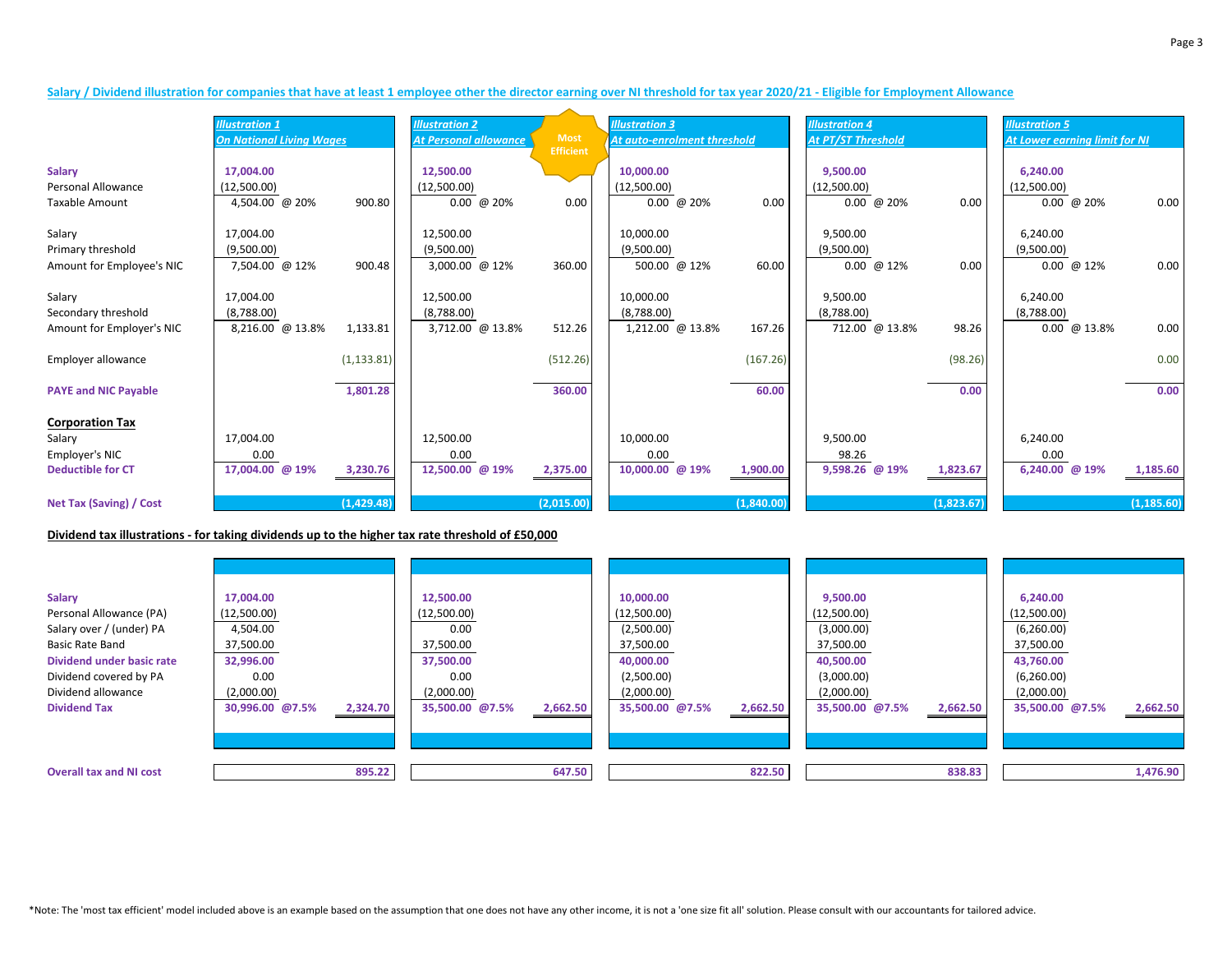# **Scottish rate of Income Tax (SRIT)**

Scotland Act 2016 provides the Scottish Parliament with the power to set all income tax rates and bands (except the personal allowance, which remains reserved) that will apply to Scottish taxpayers' non-savings, non-dividend (NSND) income for tax year 2020/21. Scottish income tax is only payable by Scottish taxpayers. HMRC will determine whether or not you are a Scottish taxpayer based on where your main place of residence is.

The Scottish Parliament set the following income tax rates and bands for 2020/21:

| <b>Starter Rate</b> | From £12,501 to £14,585  | 19% |
|---------------------|--------------------------|-----|
| <b>Basic Rate</b>   | From £14,586 to £25,158  | 20% |
| Intermediate Rate   | From £25,159 to £43,430  | 21% |
| <b>Higher Rate</b>  | From £43,431 to £150,000 | 41% |
| Top Rate            | From 150,001             | 46% |
|                     |                          |     |

Since the Scottish rates and thresholds apply to earned income (e.g. employment salary, rental profit, pension or profit from self-emplyment) only, a Scottish taxpayer with interest and dividend income may have to consider both the UK rates and thresholds (for interest and dividend) and the Scottish rate and thresholds (for earned income) in order to assess their income tax laibility.

Due to this reason, our dividend tax illustrations for SRIT will be using the UK tax rates and thresholds and not the above Scottish rates and thresholds.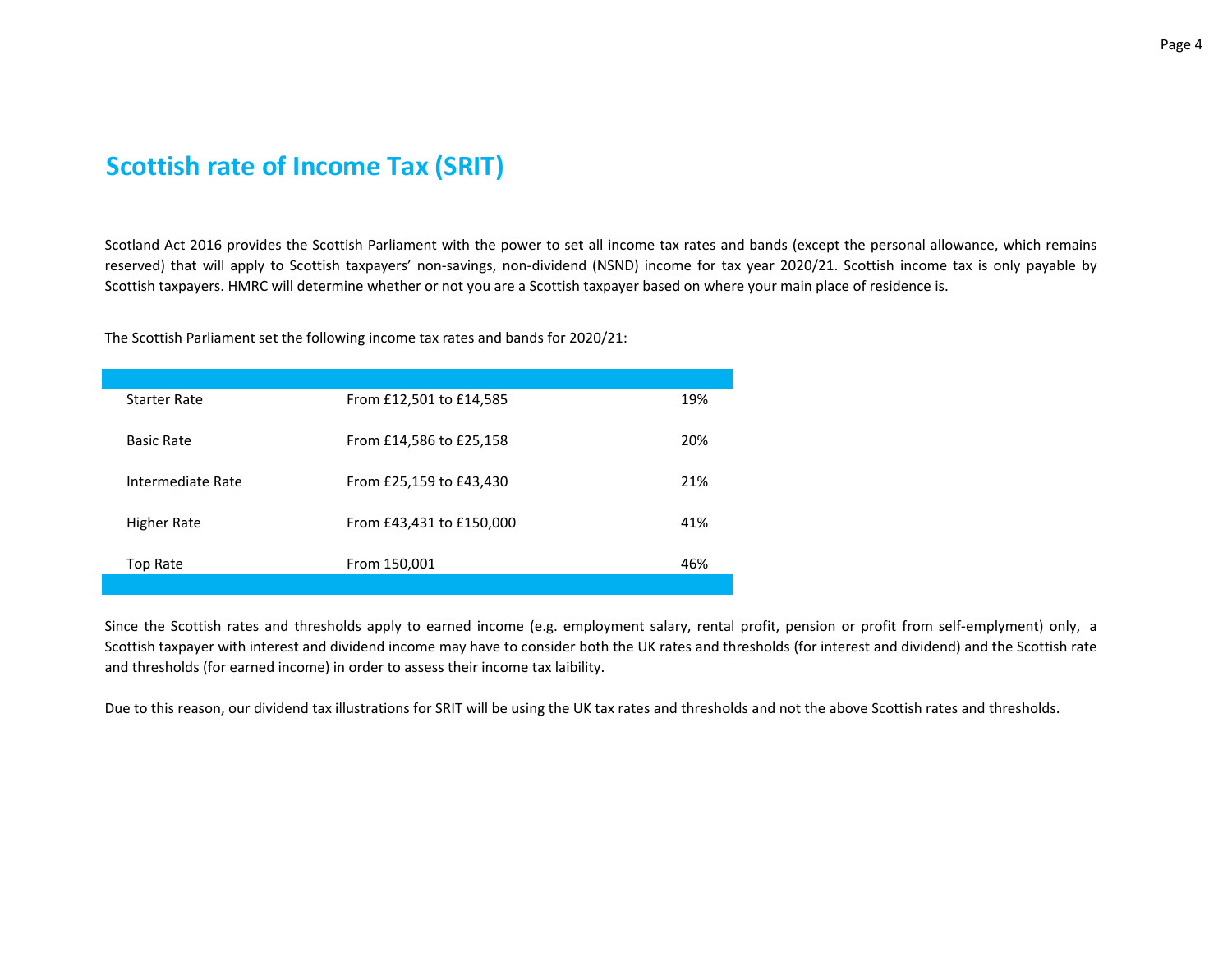#### **Salary / Dividend illustration for companies with a single Director and no employees for tax year 2020/21 - Not eligible for Employment Allowance**

|                                | <b>Illustration 1</b>           |                     | <b>Illustration 2</b>        |                     | <b>Illustration 3</b>       |                     | <b>Illustration 4</b> |                     | <b>Illustration 5</b>         |                     |  |
|--------------------------------|---------------------------------|---------------------|------------------------------|---------------------|-----------------------------|---------------------|-----------------------|---------------------|-------------------------------|---------------------|--|
|                                | <b>On National Living Wages</b> |                     | <b>At Personal allowance</b> |                     | At auto-enrolment threshold |                     | At PT/ST Threshold    | <b>Most</b>         | At Lower earning limit for NI |                     |  |
|                                |                                 |                     |                              |                     |                             |                     |                       | <b>Efficient</b>    |                               |                     |  |
| <b>Salary</b>                  | 17,004.00                       |                     | 12,500.00                    |                     | 10,000.00                   |                     | 9,500.00              |                     | 6,240.00                      |                     |  |
| <b>Personal Allowance</b>      | (12,500.00)                     |                     | (12,500.00)                  |                     | (12,500.00)                 |                     | (12,500.00)           |                     | (12,500.00)                   |                     |  |
| <b>Taxable Amount</b>          | 4,504.00                        |                     | 0.00                         | 0.00                | 0.00                        | 0.00                | 0.00                  | 0.00                | 0.00                          | 0.00                |  |
|                                |                                 |                     |                              |                     |                             |                     |                       |                     |                               |                     |  |
| Scottish starter tax rate      | 2,085.00 @ 19%                  | 396.15              | $0.00 \ @ 19\%$              | 0.00                | $0.00 \ @ 19\%$             | 0.00                | 0.00 @ 19%            | 0.00                | $0.00 \ @ 19\%$               | 0.00                |  |
| Scottish basic tax rate        | 2,419.00 @ 20%                  | 483.80              | $0.00 \ @ 20\%$              | 0.00                | $0.00 \ @ 20\%$             | 0.00                | $0.00 \ @ 20\%$       | 0.00                | $0.00 \ @ 20\%$               | 0.00                |  |
|                                | 4,504.00                        | 879.95              | 0.00                         | 0.00                | 0.00                        | 0.00                | 0.00                  | 0.00                | 0.00                          | 0.00                |  |
|                                |                                 |                     |                              |                     |                             |                     |                       |                     |                               |                     |  |
| Salary                         | 17,004.00                       |                     | 12,500.00                    |                     | 10,000.00                   |                     | 9,500.00              |                     | 6,240.00                      |                     |  |
| Primary threshold              | (9,500.00)                      |                     | (9,500.00)                   |                     | (9,500.00)                  |                     | (9,500.00)            |                     | (9,500.00)                    |                     |  |
| Amount for Employee's NIC      | 7,504.00 @ 12%                  | 900.48              | 3,000.00 @ 12%               | 360.00              | 500.00 @ 12%                | 60.00               | $0.00 \ @ 12\%$       | 0.00                | $0.00 \ @ 12\%$               | 0.00                |  |
|                                |                                 |                     |                              |                     |                             |                     |                       |                     |                               |                     |  |
| Salary                         | 17,004.00                       |                     | 12,500.00                    |                     | 10,000.00                   |                     | 9,500.00              |                     | 6,240.00                      |                     |  |
| Secondary threshold            | (8,788.00)                      |                     | (8,788.00)                   |                     | (8,788.00)                  |                     | (8,788.00)            |                     | (8,788.00)                    |                     |  |
| Amount for Employer's NIC      | 8,216.00 @ 13.8%                | 1,133.81            | 3,712.00 @ 13.8%             | 512.26              | 1,212.00 @ 13.8%            | 167.26              | 712.00 @ 13.8%        | 98.26               | $0.00 \ @ 13.8\%$             | 0.00                |  |
|                                |                                 |                     |                              |                     |                             |                     |                       |                     |                               |                     |  |
| Employer allowance             |                                 | <b>Not Eligible</b> |                              | <b>Not Eligible</b> |                             | <b>Not Eligible</b> |                       | <b>Not Eligible</b> |                               | <b>Not Eligible</b> |  |
|                                |                                 |                     |                              |                     |                             |                     |                       |                     |                               |                     |  |
| <b>PAYE and NIC Payable</b>    |                                 | 2,914.24            |                              | 872.26              |                             | 227.26              |                       | 98.26               |                               | 0.00                |  |
|                                |                                 |                     |                              |                     |                             |                     |                       |                     |                               |                     |  |
| <b>Corporation Tax</b>         |                                 |                     |                              |                     |                             |                     |                       |                     |                               |                     |  |
| Salary                         | 17,004.00                       |                     | 12,500.00                    |                     | 10,000.00                   |                     | 9,500.00              |                     | 6,240.00                      |                     |  |
| Employer's NIC                 | 1,133.81                        |                     | 512.26                       |                     | 167.26                      |                     | 98.26                 |                     | 0.00                          |                     |  |
| <b>Deductible for CT</b>       | 18,137.81 @ 19%                 | 3,446.18            | 13,012.26 @ 19%              | 2,472.33            | 10,167.26 @ 19%             | 1,931.78            | 9,598.26 @ 19%        | 1,823.67            | 6,240.00 @ 19%                | 1,185.60            |  |
|                                |                                 |                     |                              |                     |                             |                     |                       |                     |                               |                     |  |
|                                |                                 |                     |                              |                     |                             |                     |                       |                     |                               |                     |  |
| <b>Net Tax (Saving) / Cost</b> |                                 | (531.95)            |                              | (1,600.07)          |                             | (1,704.52)          |                       | (1,725.41)          |                               | (1, 185.60)         |  |

#### **Dividend tax illustrations - for taking dividends up to the higher tax rate threshold of £50,000**

| <b>Salary</b><br>Personal Allowance (PA)<br>Salary over / (under) PA<br><b>Basic Rate Band for dividends</b><br>Dividend under basic rate<br>Dividend covered by PA<br>Dividend allowance<br><b>Dividend Tax</b> | 17,004.00<br>(12,500.00)<br>4,504.00<br>37,500.00<br>32,996.00<br>0.00<br>(2,000.00)<br>30,996.00 @7.5% | 2,324.70 | 12,500.00<br>(12,500.00)<br>0.00<br>37,500.00<br>37,500.00<br>0.00<br>(2,000.00)<br>35,500.00 @7.5% | 2,662.50 | 10,000.00<br>(12,500.00)<br>(2,500.00)<br>37,500.00<br>40,000.00<br>(2,500.00)<br>(2,000.00)<br>35,500.00 @7.5% | 2,662.50 | 9,500.00<br>(12,500.00)<br>(3,000.00)<br>37,500.00<br>40,500.00<br>(3,000.00)<br>(2,000.00)<br>35,500.00 @7.5% | 2,662.50 | 6,240.00<br>(12,500.00)<br>(6,260.00)<br>37,500.00<br>43,760.00<br>(6,260.00)<br>(2,000.00)<br>35,500.00 @7.5% | 2,662.50 |
|------------------------------------------------------------------------------------------------------------------------------------------------------------------------------------------------------------------|---------------------------------------------------------------------------------------------------------|----------|-----------------------------------------------------------------------------------------------------|----------|-----------------------------------------------------------------------------------------------------------------|----------|----------------------------------------------------------------------------------------------------------------|----------|----------------------------------------------------------------------------------------------------------------|----------|
| <b>Overall tax and NI cost</b>                                                                                                                                                                                   |                                                                                                         | 1,792.75 |                                                                                                     | 1,062.43 |                                                                                                                 | 957.98   |                                                                                                                | 937.09   |                                                                                                                | 1,476.90 |

\*Note: The 'most tax efficient' model included above is an example based on the assumption that one does not have any other income, it is not a 'one size fit all' solution. Please consult with our accountants for tailored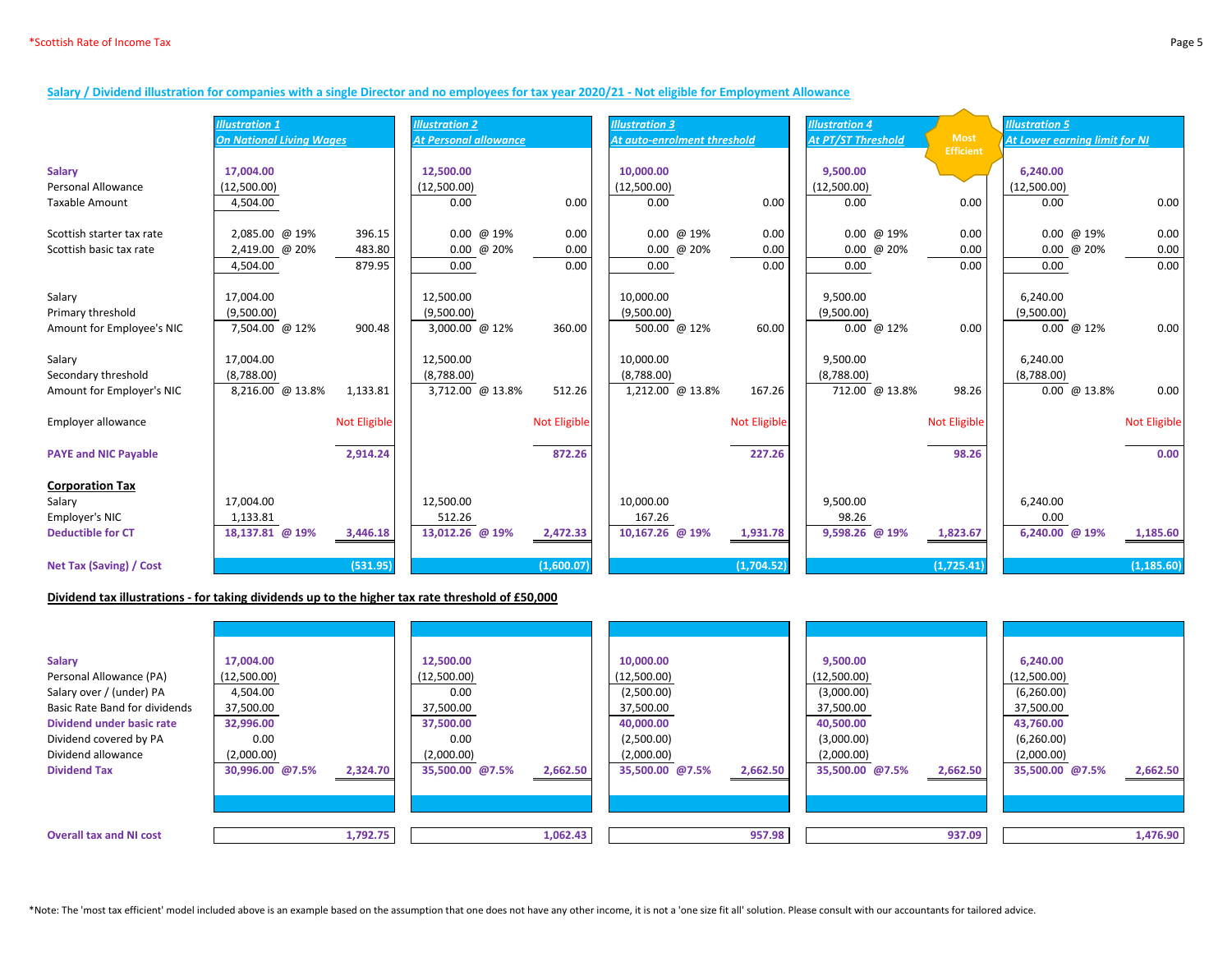#### **Salary / Dividend illustration for companies that have at least 1 employee other the director earning over NI threshold for tax year 2020/21 - Eligible for Employment Allowance**

|                                | <b>Illustration 1</b>           |             | <b>Illustration 2</b>        |                  | <b>Illustration 3</b>       |            | <b>Illustration 4</b> |            | <b>Ilustration 5</b>          |             |
|--------------------------------|---------------------------------|-------------|------------------------------|------------------|-----------------------------|------------|-----------------------|------------|-------------------------------|-------------|
|                                | <b>On National Living Wages</b> |             | <b>At Personal allowance</b> | <b>Most</b>      | At auto-enrolment threshold |            | At PT/ST Threshold    |            | At Lower earning limit for NI |             |
|                                |                                 |             |                              | <b>Efficient</b> |                             |            |                       |            |                               |             |
| <b>Salary</b>                  | 17,004.00                       |             | 12,500.00                    |                  | 10,000.00                   |            | 9,500.00              |            | 6,240.00                      |             |
| <b>Personal Allowance</b>      | (12,500.00)                     |             | (12,500.00)                  |                  | (12,500.00)                 |            | (12,500.00)           |            | (12,500.00)                   |             |
| <b>Taxable Amount</b>          | 4,504.00                        |             | 0.00                         | 0.00             | 0.00                        | 0.00       | 0.00                  | 0.00       | 0.00                          | 0.00        |
|                                |                                 |             |                              |                  |                             |            |                       |            |                               |             |
| Scottish starter tax rate      | 2,085.00 @ 19%                  | 396.15      | $0.00 \ @ 19\%$              | 0.00             | $0.00 \ @ 19\%$             | 0.00       | $0.00 \ @ 19\%$       | 0.00       | $0.00 \ @ 19\%$               | 0.00        |
| Scottish basic tax rate        | 2,419.00 @ 20%                  | 483.80      | $0.00 \ @ 20\%$              | 0.00             | $0.00 \ @ 20\%$             | 0.00       | $0.00 \ @ 20\%$       | 0.00       | $0.00 \ @ 20\%$               | 0.00        |
|                                | 4,504.00                        | 879.95      | 0.00                         | 0.00             | 0.00                        | 0.00       | 0.00                  | 0.00       | 0.00                          | 0.00        |
| Salary                         | 17,004.00                       |             | 12,500.00                    |                  | 10,000.00                   |            | 9,500.00              |            | 6,240.00                      |             |
| Primary threshold              | (9,500.00)                      |             | (9,500.00)                   |                  | (9,500.00)                  |            | (9,500.00)            |            | (9,500.00)                    |             |
| Amount for Employee's NIC      | 7,504.00 @ 12%                  | 900.48      | 3,000.00 @ 12%               | 360.00           | 500.00 @ 12%                | 60.00      | $0.00 \ @ 12\%$       | 0.00       | $0.00 \ @ 12\%$               | 0.00        |
|                                |                                 |             |                              |                  |                             |            |                       |            |                               |             |
| Salary                         | 17,004.00                       |             | 12,500.00                    |                  | 10,000.00                   |            | 9,500.00              |            | 6,240.00                      |             |
| Secondary threshold            | (8,788.00)                      |             | (8,788.00)                   |                  | (8,788.00)                  |            | (8,788.00)            |            | (8,788.00)                    |             |
| Amount for Employer's NIC      | 8,216.00 @ 13.8%                | 1,133.81    | 3,712.00 @ 13.8%             | 512.26           | 1,212.00 @ 13.8%            | 167.26     | 712.00 @ 13.8%        | 98.26      | $0.00 \ @ 13.8\%$             | 0.00        |
|                                |                                 |             |                              |                  |                             |            |                       |            |                               |             |
| Employer allowance             |                                 | (1, 133.81) |                              | (512.26)         |                             | (167.26)   |                       | (98.26)    |                               | 0.00        |
| <b>PAYE and NIC Payable</b>    |                                 | 1,780.43    |                              | 360.00           |                             | 60.00      |                       | 0.00       |                               | 0.00        |
|                                |                                 |             |                              |                  |                             |            |                       |            |                               |             |
| <b>Corporation Tax</b>         |                                 |             |                              |                  |                             |            |                       |            |                               |             |
| Salary                         | 17,004.00                       |             | 12,500.00                    |                  | 10,000.00                   |            | 9,500.00              |            | 6,240.00                      |             |
| Employer's NIC                 | 0.00                            |             | 0.00                         |                  | 0.00                        |            | 98.26                 |            | 0.00                          |             |
| <b>Deductible for CT</b>       | 17,004.00 @ 19%                 | 3,230.76    | 12,500.00 @ 19%              | 2,375.00         | 10,000.00 @ 19%             | 1,900.00   | 9,598.26 @ 19%        | 1,823.67   | 6,240.00 @ 19%                | 1,185.60    |
|                                |                                 |             |                              |                  |                             |            |                       |            |                               |             |
| <b>Net Tax (Saving) / Cost</b> |                                 | (1,450.33)  |                              | (2,015.00)       |                             | (1,840.00) |                       | (1,823.67) |                               | (1, 185.60) |

#### **Dividend tax illustrations - for taking dividends up to the higher tax rate threshold of £50,000**

| <b>Salary</b><br>Personal Allowance (PA)<br>Salary over / (under) PA<br><b>Basic Rate Band for dividends</b><br>Dividend under basic rate<br>Dividend covered by PA<br>Dividend allowance<br><b>Dividend Tax</b> | 17,004.00<br>(12,500.00)<br>4,504.00<br>37,500.00<br>32,996.00<br>0.00<br>(2,000.00)<br>30,996.00 @7.5%<br>2,324.70 | 12,500.00<br>(12,500.00)<br>0.00<br>37,500.00<br>37,500.00<br>0.00<br>(2,000.00)<br>35,500.00 @7.5% | 2,662.50 | 10,000.00<br>(12,500.00)<br>(2,500.00)<br>37,500.00<br>40,000.00<br>(2,500.00)<br>(2,000.00)<br>35,500.00 @7.5% | 2,662.50 | 9,500.00<br>(12,500.00)<br>(3,000.00)<br>37,500.00<br>40,500.00<br>(3,000.00)<br>(2,000.00)<br>35,500.00 @7.5% | 2,662.50 | 6,240.00<br>(12,500.00)<br>(6,260.00)<br>37,500.00<br>43,760.00<br>(6,260.00)<br>(2,000.00)<br>35,500.00 @7.5% | 2,662.50 |
|------------------------------------------------------------------------------------------------------------------------------------------------------------------------------------------------------------------|---------------------------------------------------------------------------------------------------------------------|-----------------------------------------------------------------------------------------------------|----------|-----------------------------------------------------------------------------------------------------------------|----------|----------------------------------------------------------------------------------------------------------------|----------|----------------------------------------------------------------------------------------------------------------|----------|
| <b>Overall tax and NI cost</b>                                                                                                                                                                                   | 874.37                                                                                                              |                                                                                                     | 647.50   |                                                                                                                 | 822.50   |                                                                                                                | 838.83   |                                                                                                                | 1,476.90 |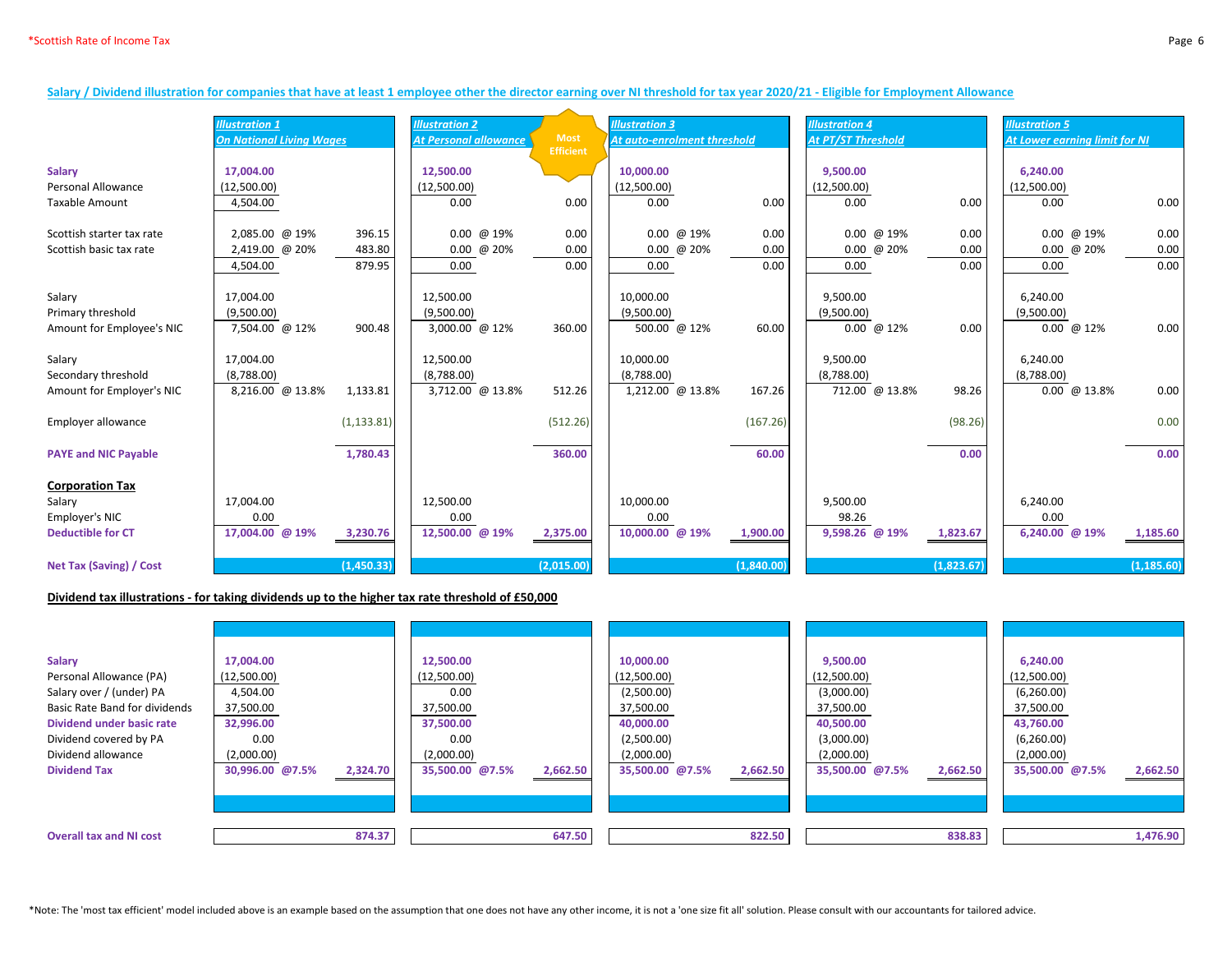### **Public Sector Contractors using their own Limited Company**

The responsibility to determine your IR35 status is with the hirer, therefore, your role's IR35 status is normally pre-determined before you sign the contract. If you are outside of IR35, you can continue trading as if you are in the private sector. However, if the contract is inside of IR35, the end client or your agency must deduct PAYE, NIC and where applicable, Apprentice Levy before paying the NET amount into your limited company's account.

If you are deemed to be inside of IR35 please note the following:

- **1** Travel and subsistence are no longer allowable expenses if your contract is inside IR35
- **2** If your company is registered for VAT or your total income is above the basic tax rate band, than you should contact your accountant to ensure that sufficient money has been set aside to settle VAT liability as well as additional income tax under the higher tax rate band as your agency is most likely pay rolling you under a 'BR' tax code. This is because the fund your agency transfers to your company's account will include VAT and might not have made sufficient deduction when they are running your payroll at basic rate (BR code).

**3** Ask your accountant to provide you with a pay reconciliation on the payslips fom the agency / end client to avoid suprises.

**Switching to umbrella or would like to know more about it? please do not hesitate to contact us.**